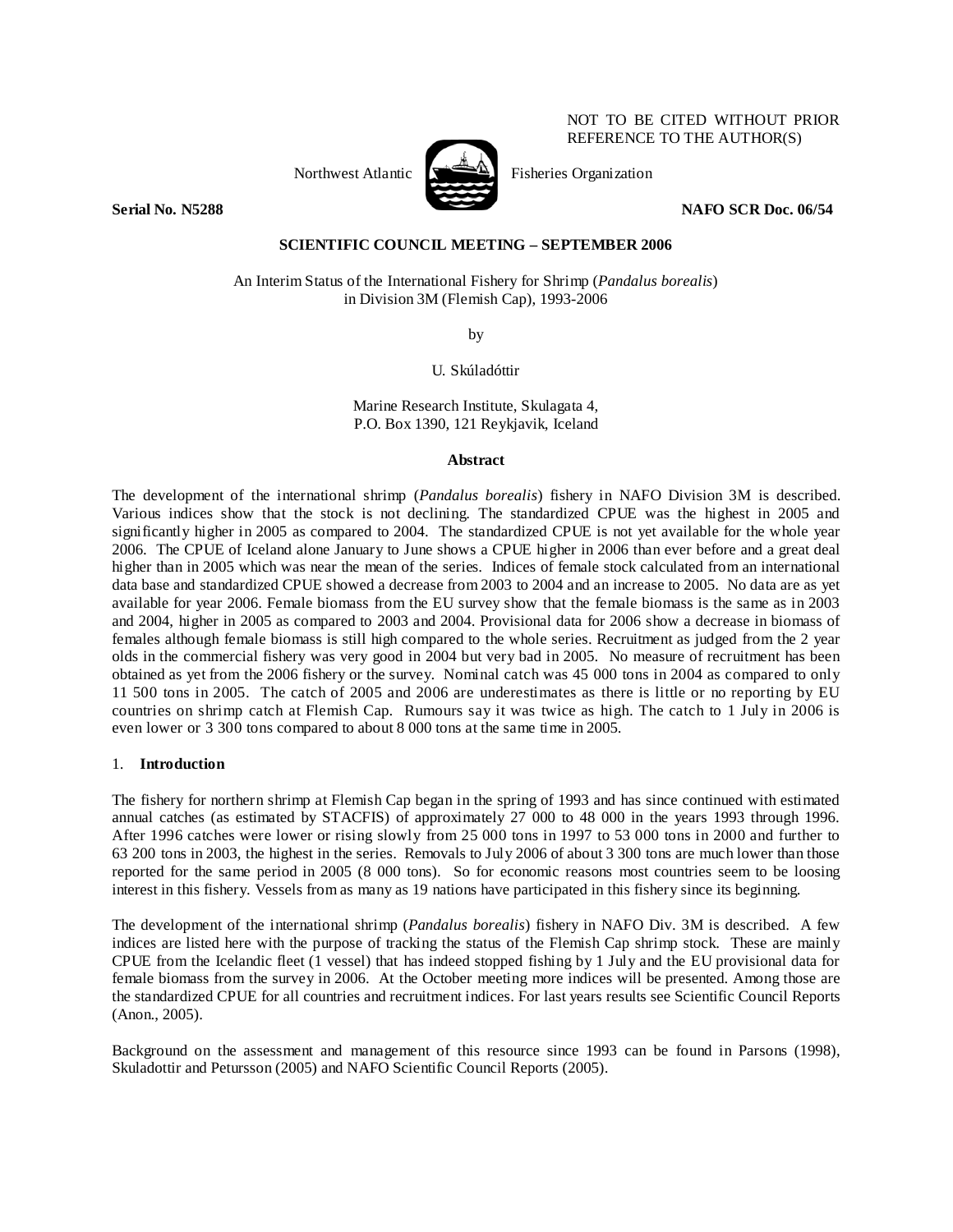## 2. **Catch**

Catch of shrimp by months is listed in Tables 1-3 for the years 2004, 2005 and 2006. Those are provisional numbers as reported to STACFIS every month. If a month is not reported at the right time but later the missing catch figure will still be included in the "year to date" figure at the right hand side of the table. Nominal catch by years is presented in Table 4 (Fig. 1). In the most recent years the total catch is listed as the total catch as reported to NAFO provisionally by month. Sometimes STACFIS had to estimate the catches in years when there was misreporting between the areas 3L and 3M. As there is a lot of misreporting by EU since 2005, the catch has to be estimated by STACFIS for the years 2005 and 2006. This shall be done at the shrimp meeting in October. Since the countries Latvia, Lithuania, Estonia and Poland joined EU in 2005 there is little reporting of catch in 2005 or only of about 1 700 tons for the whole of EU and nobody knows for which country this is. Fishery biologists of Estonia, Poland and Spain have reported on about 12 000 tons of shrimp catch in 2005, but catch data for Lithuania and Latvia in 2005 are still missing. There was also misreporting of the no. of days in 2005 By EU as they spent 0 days in the area in that year as compared to 558 days reported in 2006 to 1 July out of 3 293 days allocated for the whole year. Then there was no shrimp catch reported. As there were no days reported by EU in 2005 I do not know whether the fishery by EU countries is declining or not in 2006.

## 3. **CPUE**

An Icelandic CPUE calculated as that of a standard size of trawl (3 000 meshes) is shown as this has provisional data for year 2006 (Table 5, Fig. 2). The CPUE has increased in 2005 to about average for the period January to July from the low 227 kg/hr in 2004 and further to the highest observed in the series of 387 kg/hr in 2006. The standardized CPUE (Fig. 3) is lifted from last year's assessment paper (Skuladottir and Petursson, 2005). These were calculated by using a multiplicative model based on data presented by 6 nations.

#### 4. **Recruitment**

For recruitment one can refer to last year's Report (Anon., 2005) where there is presented the series of two year olds in the commercial fishery as well as in the EU survey data, juvenile bag and main trawl. The 2002 year-class appears to be one of the strongest. The 2003 year-class on the other hand appears to be small (Casas *et al*., 2005, anon 2005).

#### 5. **Female Biomass**

A spawning stock biomass (SSB) index was calculated as kg/hr of primiparous (including transitionals) plus multiparous females from the international observer database and the standardized CPUE model (Skuladottir and Petursson, 2005). This was compared to the results of the EU survey (Casas, personal communication, 2006) and the Faroese survey biomass indices (Nicolajsen, 2003). The data are provided in Table 8.

The female biomass from the Faroese survey indices have shown much the same trend as the EU although not fluctuating as much and appears to be rather stable since 1998. The spawning stock (female biomass) as determined from the EU survey biomass index gradually increased during the years prior to the fishery. This may have been due to a gradual increase in stock size after the cod biomass declined in the area. But this was also a reflection of the very strong 1987 year class, most of that were female during 1992. The female index showed a decrease from 1994 through 1997, then an increase during 1998. The female biomass of EU survey has fluctuated at a high level between 1998 and 2005 but decreased a little in 2006 (Table 6, Fig. 4). The 2006 value is provisional and from Casas (personal communication).

#### 6. **Summary**

Catches of shrimp on the Flemish Cap have been maintained at a high level averaging about 48 000 tons for the last five years. The CPUE model indicated that there was a general decline between 1993 and 1996. Then beginning in 1997, catch rates began to increase and increased to 2003 similar to that in 1993. The spawning stock biomass also decreased between 1993 and 1994. The survey SSB of the Faroese survey remained low during 1997 but showed an increasing trend to 2003. The SSB of the EU survey also increased from 1997 to 1998 to remain rather stable in the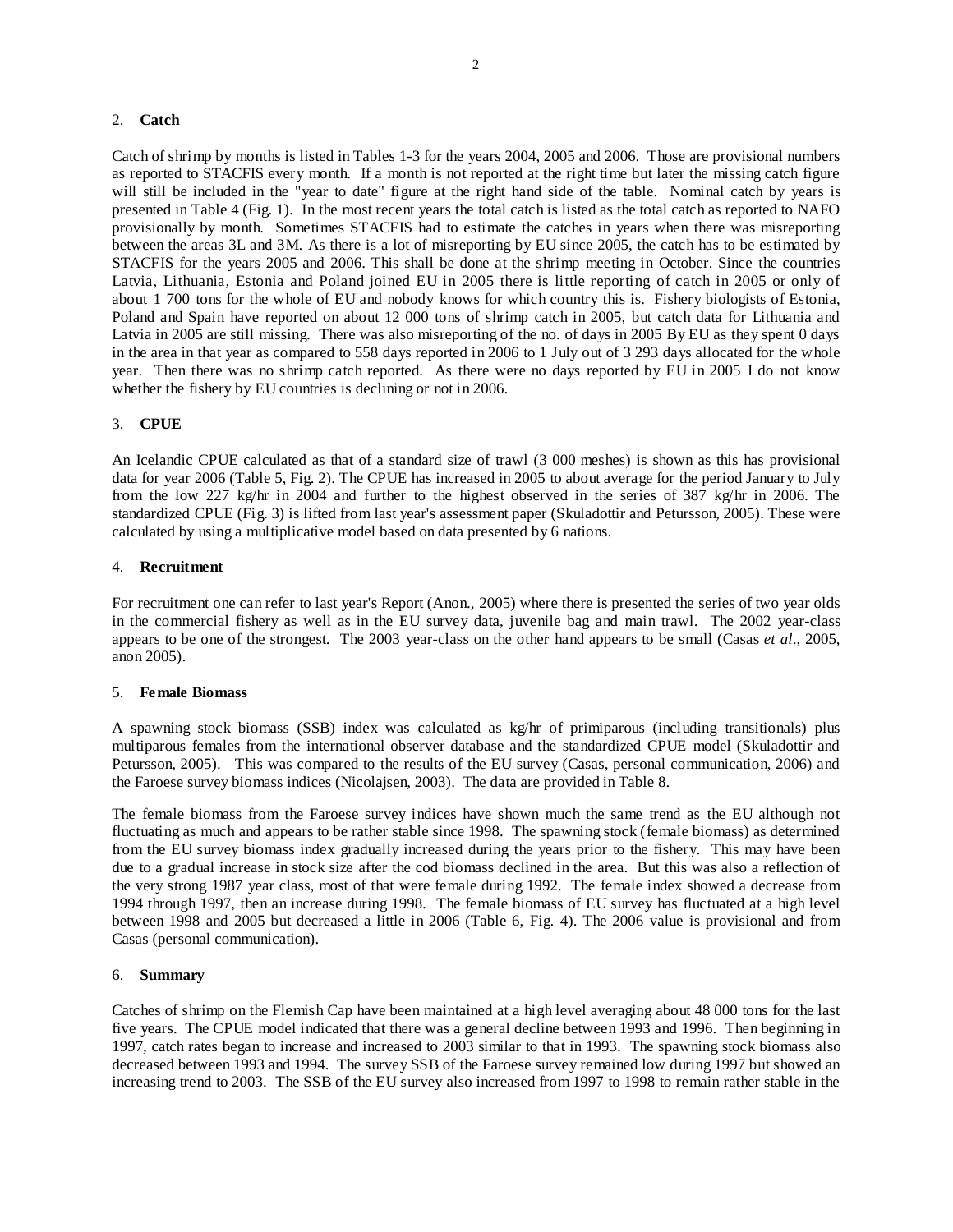years 1999-2005, decreasing somewhat in 2006 (provisional). The 2002 year-classes is considered to be above average but the 2003 is considered to be very weak.

#### 7. **Acknowledgement**

Appreciation is expressed to those who provided data for inclusion in this paper in advance of the 2005 September Meeting.

#### 8. **References**

Anon. 2005. NAFO. 2005. Scientific Council Reports, 2005.

- Casas, J. M., J. L. Del Rio, J. Teruel, and D. A. Alonso. 2005. Northern shrimp (*Pandalus borealis*) on Flemish Cap surveys 2005. *NAFO SCR Doc*., No. 78, Serial No. N5183, 28 p.
- Nicolajsen, A. 2003. Biomass estimate, growth, length and age distribution of the northern shrimp (*Pandalus borealis*) stock on Flemish Cap (NAFO Division 3M), in June 2003. *NAFO SCR Doc*., No. 87, Serial No. N4929, 12 p.
- Parsons, D. G. 1998. The International Fishery for Shrimp (*Pandalus borealis*) in Division 3M (Flemish Cap), 1993- 1998. *NAFO SCR Doc*., No. 92, Serial No. N3093, 12 p.
- Skúladóttir, U., and G. Pétursson. 2005. Assessment of the international fishery for shrimp (*Pandalus borealis* Kr.) in Division 3M (Flemish Cap), in 1993-2005. *NAFO SCR Doc*., No. 89, Serial No. N5194, 21 p.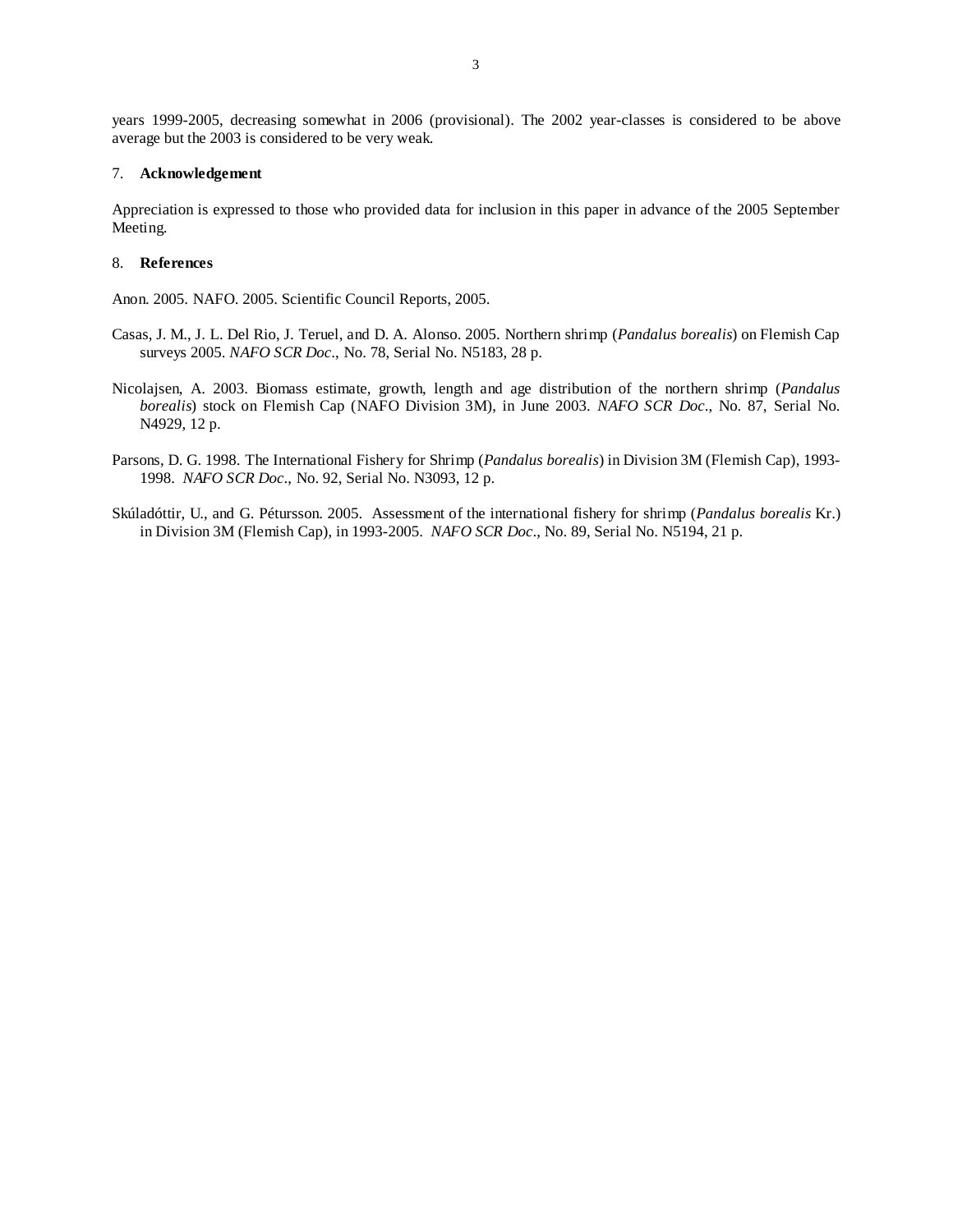| <b>Nation</b>                 | Jan | Feb            | Mar  | Apr  | May | Jun            | Jul  | Aug  | Sep  | Oct  | <b>Nov</b> | Dec  | <b>Total</b> | <b>Year to</b> |
|-------------------------------|-----|----------------|------|------|-----|----------------|------|------|------|------|------------|------|--------------|----------------|
|                               |     |                |      |      |     |                |      |      |      |      |            |      |              | date           |
| Canada                        |     |                |      |      |     |                |      |      |      |      |            |      | $\bf{0}$     |                |
| Cuba                          | 95  | $\overline{c}$ | 178  | 218  | 241 |                |      |      |      |      |            |      | 734          | 969            |
| Estonia                       | 50  | 829            | 510  | 971  |     |                | 1214 | 1063 | 1318 | 1684 | 1571       | 1436 | 10646        | 13455          |
| EU/Denmark                    |     |                |      |      |     |                |      |      |      |      |            |      | $\bf{0}$     |                |
| EU/Portugal                   |     |                |      |      |     |                |      |      |      |      |            |      | $\mathbf{0}$ |                |
| EU/Spain                      |     |                |      | 22   | 528 | 570            |      | 222  | 233  | 249  | 265        | 47   | 2136         | 2724           |
| Faroe Is.                     | 26  |                | 60   | 227  | 434 | 564            | 455  | 491  | 324  | 369  | 654        | 449  | 4053         | 4932           |
| France St. Pierre et Miquelon |     |                |      |      |     |                |      |      | 72   | 188  | 135        | 28   | 423          | 423            |
| Greenland                     |     |                |      |      |     |                |      |      |      |      |            |      | $\bf{0}$     |                |
| Honduras                      |     |                |      |      |     |                |      |      |      |      |            |      | $\bf{0}$     |                |
| Iceland                       |     | 272            | 290  | 360  |     | 356            | 476  | 456  | 284  | 296  | 403        | 326  | 3519         | 3519           |
| Japan                         |     |                |      |      |     |                |      |      |      |      |            |      | $\bf{0}$     |                |
| Latvia                        |     |                | 305  | 240  | 267 | 154            | 73   | 444  | 398  |      |            |      | 1881         | 2332           |
| Lithuania                     | 203 | 529            | 410  | 443  | 576 | 790            | 604  | 462  | 538  | 247  |            |      | 4599         | 4802           |
| Norway                        |     | 579            |      |      | 369 | 447            |      | 2319 | 1591 | 1553 | 1493       | 522  | 8873         | 10743          |
| Poland                        |     | 93             | 242  | 62   |     |                |      |      |      | 173  | 204        | 352  | 1126         | 1124           |
| Portugal                      |     |                |      |      |     |                |      |      |      |      |            |      | $\bf{0}$     |                |
| Russia                        |     |                |      |      |     |                |      |      |      | 288  | 252        | 114  | 654          | 654            |
| Ukraina                       |     |                |      |      |     | 147            | 132  | 35   |      |      |            |      | 314          | 314            |
| <b>USA</b>                    |     |                | 153  | 180  |     |                | 287  | 32   |      |      |            |      | 652          | 952            |
| <b>Total</b>                  | 374 | 2304           | 2148 | 2723 |     | 2415 3028 3241 |      | 5524 | 4758 |      |            |      | 39610        | 46943          |

Table 1. Catch (tons) by nations and months as reported provisionally to NAFO in year 2004.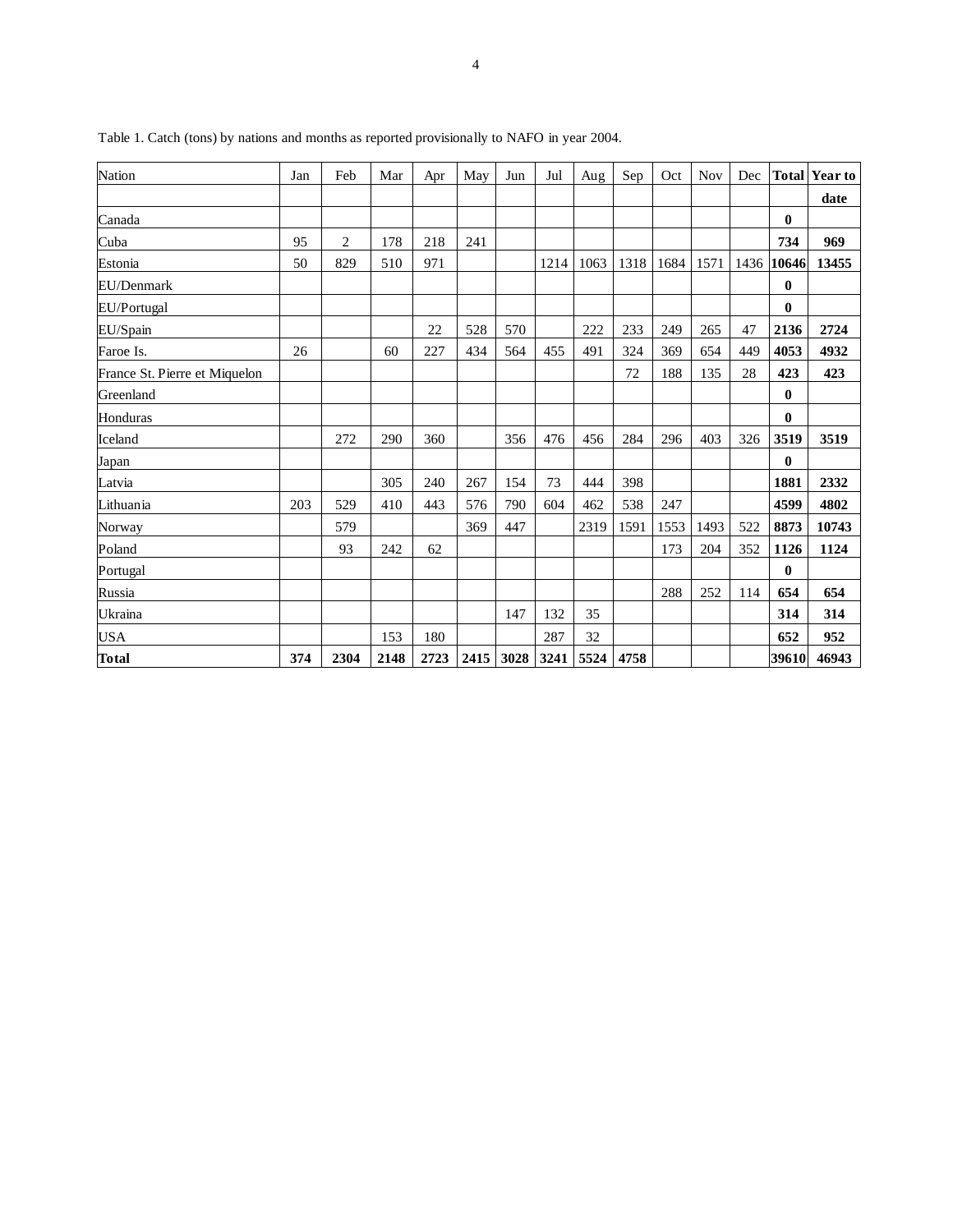| Nation                        | Jan | Feb | Mar  | Apr  | May  | Jun | Jul | Aug | Sep | Oct | <b>Nov</b> | Dec |          | <b>Total</b> Year to |
|-------------------------------|-----|-----|------|------|------|-----|-----|-----|-----|-----|------------|-----|----------|----------------------|
|                               |     |     |      |      |      |     |     |     |     |     |            |     |          | date                 |
| Canada                        |     |     |      |      |      |     |     |     |     | 188 | 188        |     | 376      | 188                  |
| Cuba                          | 150 | 174 | 186  | 321  |      |     |     |     |     |     |            |     | 831      | 1043                 |
| EU                            |     | 126 | 124  | 130  | 136  | 9   | 282 | 169 |     |     |            | 65  | 1041     | 1724                 |
| EU/Estonia                    |     |     |      |      |      |     |     |     |     |     |            |     | $\bf{0}$ |                      |
| EU/Latvia                     |     |     |      |      |      |     |     |     |     |     |            |     | $\bf{0}$ |                      |
| EU/Lithuania                  |     |     |      |      |      |     |     |     |     |     |            |     | $\bf{0}$ |                      |
| EU/Poland                     |     |     |      |      |      |     |     |     |     |     |            |     | $\bf{0}$ |                      |
| EU/Portugal                   |     |     |      |      |      |     |     |     |     |     |            |     | $\bf{0}$ |                      |
| EU/Spain                      |     |     |      |      |      |     |     |     |     |     |            |     | $\bf{0}$ |                      |
| Faroe Is.                     | 242 | 147 | 173  | 347  | 302  | 343 | 143 | 178 | 22  |     | 6          | 160 | 2063     | 2341                 |
| France St. Pierre et Miquelon |     |     |      |      |      |     | 126 | 174 | 154 |     |            | 32  | 486      | 487                  |
| Greenland                     |     |     |      |      |      |     |     |     |     |     |            |     | $\bf{0}$ |                      |
| Honduras                      |     |     |      |      |      |     |     |     |     |     |            |     | $\bf{0}$ |                      |
| Iceland                       |     |     | 311  | 394  | 456  | 468 | 443 | 469 | 422 | 295 | 381        | 434 | 4073     | 4073                 |
| Japan                         |     |     |      |      |      |     |     |     |     |     |            |     | $\bf{0}$ |                      |
| Norway                        |     |     |      |      |      |     |     |     |     |     |            |     | $\bf{0}$ | 184                  |
| Russia                        |     |     | 2    | 41   | 212  | 13  |     |     |     |     |            |     | 268      | 268                  |
| Ukraina                       |     |     |      |      |      |     |     |     |     |     |            |     | $\bf{0}$ |                      |
| <b>USA</b>                    |     | 57  | 363  | 297  |      |     |     |     |     |     |            |     | 717      | 1188                 |
| <b>Total</b>                  | 392 | 504 | 1159 | 1530 | 1106 | 833 | 994 | 990 | 598 | 483 | 575        | 691 | 9855     | 11496                |

Table 2. Catch (tons) by nations and months as reported provisionally to NAFO in year 2005.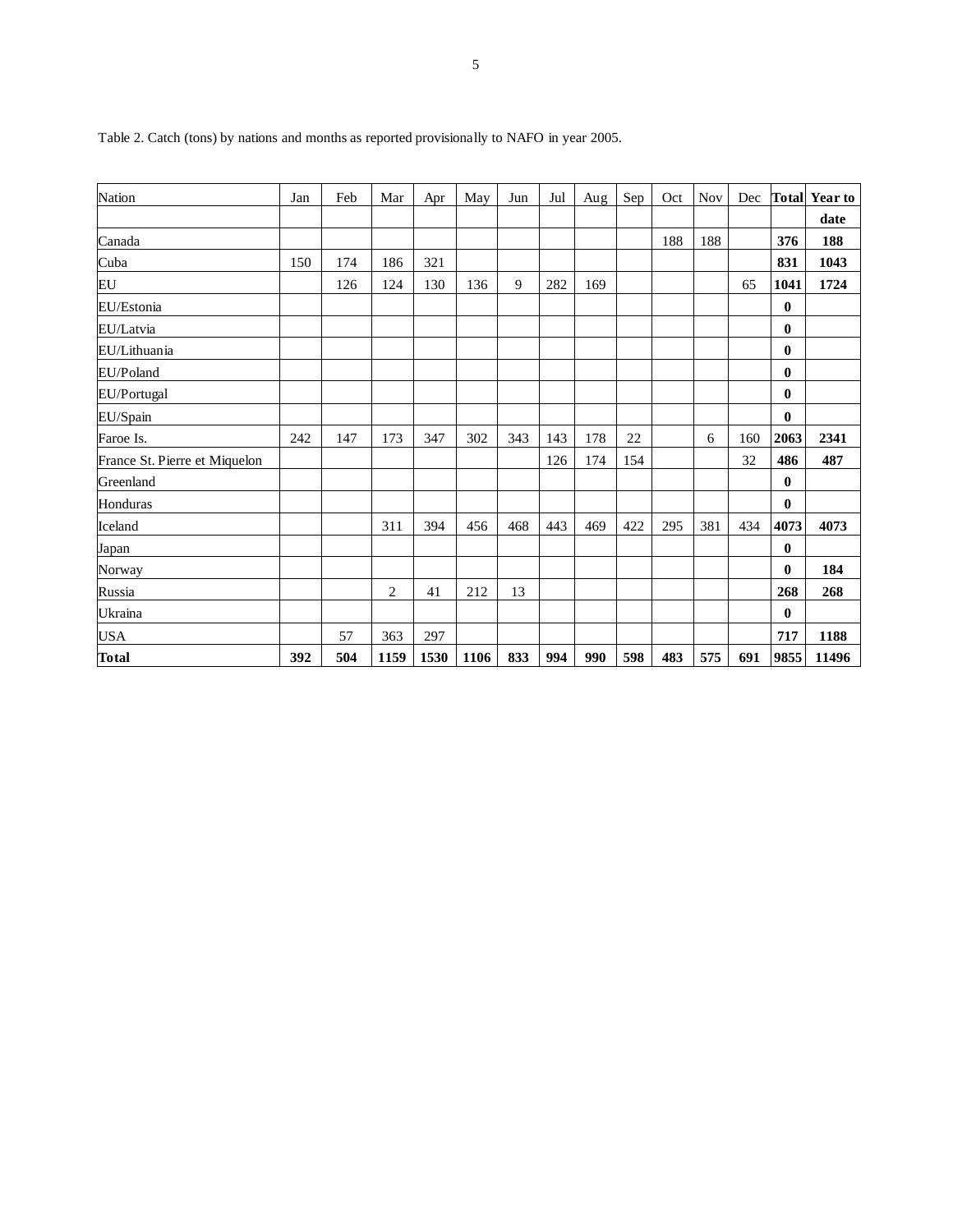| Nation                        | Jan | Feb | Mar | Apr | May | Jun            | Jul | Aug      | Sep      | Oct      | <b>Nov</b> | Dec |          | <b>Total Year to</b> |
|-------------------------------|-----|-----|-----|-----|-----|----------------|-----|----------|----------|----------|------------|-----|----------|----------------------|
|                               |     |     |     |     |     |                |     |          |          |          |            |     |          | date                 |
| Canada                        |     |     |     |     |     |                |     |          |          |          |            |     | $\bf{0}$ |                      |
| Cuba                          |     |     |     |     |     |                |     |          |          |          |            |     | $\bf{0}$ |                      |
| EU                            |     |     |     |     |     |                |     |          |          |          |            |     | $\bf{0}$ |                      |
| EU/Estonia                    |     |     |     |     |     |                |     |          |          |          |            |     | $\bf{0}$ |                      |
| EU/Latvia                     |     |     |     |     |     |                |     |          |          |          |            |     | $\bf{0}$ |                      |
| EU/Lithuania                  |     |     |     |     |     |                |     |          |          |          |            |     | $\bf{0}$ |                      |
| EU/Poland                     |     |     |     |     |     |                |     |          |          |          |            |     | $\bf{0}$ |                      |
| EU/Portugal                   |     |     |     |     |     |                |     |          |          |          |            |     | $\bf{0}$ |                      |
| EU/Spain                      |     |     |     |     |     |                |     |          |          |          |            |     | $\bf{0}$ |                      |
| Faroe Is.                     | 45  | 184 | 110 | 37  |     | 120            |     |          |          |          |            |     | 496      | 496                  |
| France St. Pierre et Miquelon |     |     |     |     |     |                |     |          |          |          |            |     | $\bf{0}$ |                      |
| Greenland                     |     |     |     |     |     | 596            |     |          |          |          |            |     | 596      | 596                  |
| Honduras                      |     |     |     |     |     |                |     |          |          |          |            |     | $\bf{0}$ |                      |
| Iceland                       |     | 389 | 360 | 545 | 388 | 417            |     |          |          |          |            |     | 2099     | 2099                 |
| Japan                         |     |     |     |     |     |                |     |          |          |          |            |     | $\bf{0}$ |                      |
| Norway                        |     |     |     |     |     |                |     |          |          |          |            |     | $\bf{0}$ |                      |
| Russia                        |     |     |     |     | 46  |                |     |          |          |          |            |     | 46       | 46                   |
| Ukraina                       |     |     |     |     | 32  | $\mathfrak{2}$ |     |          |          |          |            |     | 34       | 34                   |
| <b>USA</b>                    |     |     |     |     |     |                |     |          |          |          |            |     | $\bf{0}$ |                      |
| <b>Total</b>                  | 45  | 573 | 470 | 582 | 466 | 1135           | 0   | $\bf{0}$ | $\bf{0}$ | $\bf{0}$ | $\bf{0}$   | 0   | 3271     | 3271                 |

Table 3. Catch (tons) by nations and months as reported provisionally to NAFO in year 2006.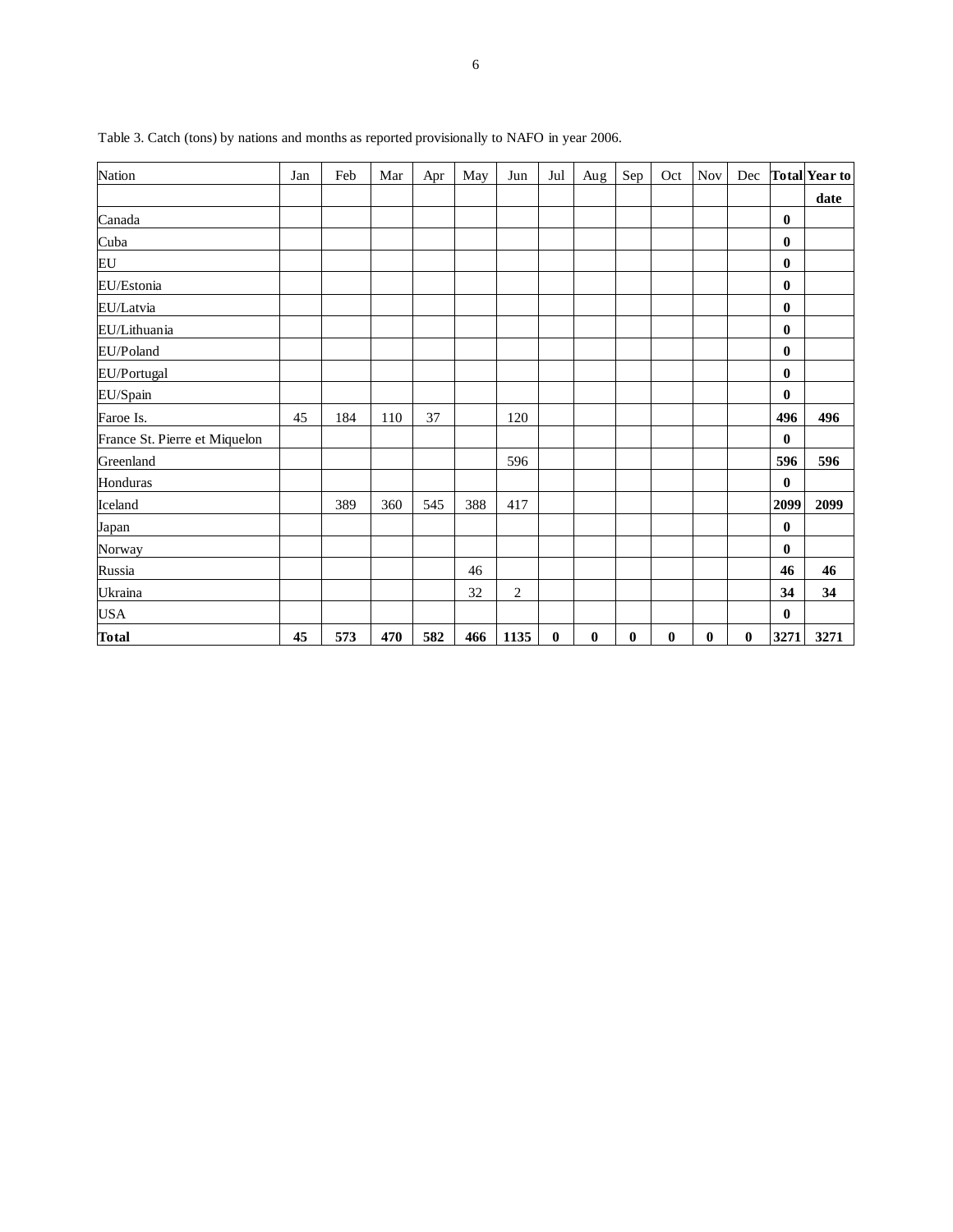| <b>Nation</b>              | 1993  | 1994  | 1995  | 1996  | 1997    | 1998              | 1999  | 2000                          | 2001                | 2002                                  | $2003*$     | 2004*             | 2005*          | 2006            |
|----------------------------|-------|-------|-------|-------|---------|-------------------|-------|-------------------------------|---------------------|---------------------------------------|-------------|-------------------|----------------|-----------------|
| Canada                     | 3724  | 1041  | 970   | 906   | 807     | 484               | 490   | $618^{2}$                     | $295^1$             | 16 <sup>2</sup>                       |             |                   | 188            |                 |
| Cuba                       |       |       |       |       |         |                   | 119   | $46^{1}$                      |                     |                                       |             | $969^{4}$         | $1043^4$       |                 |
| Estonia                    |       | 1081  | 2092  | 1900  | 3240    | 5694              | 10835 | $13256^2$                     | $9851$ <sup>1</sup> | $14215^2$                             |             | 12851 13443       |                |                 |
| EU                         |       |       |       |       |         |                   |       |                               |                     |                                       |             |                   | $1724^4$       |                 |
| EU/Denmark                 | 800   | 400   | 200   |       |         | 437               | 235   |                               | 93 <sup>1</sup>     | 359 <sup>1</sup>                      |             |                   |                |                 |
| EU/Portugal                | 300   |       | 150   |       | 170     | 203               | 227   | 289 <sup>1</sup>              | 420 <sup>1</sup>    | $16^{1}$                              |             | 50 <sup>1</sup>   |                |                 |
| EU/Spain                   | 240   | 300   | 158   | 50    | 421     | 913               | 1019  | 1388 <sup>2</sup>             | $855^1$             | $674^1$                               | 857         | 1134 <sup>1</sup> |                |                 |
| EU/United Kingdom          |       |       |       |       |         |                   |       |                               |                     |                                       | 547         |                   |                |                 |
| Faroe Is.                  | 7333  | 6791  | 5993  | 8688  | 7410    | 9368              | 9199  | $7719^2$                      | 10228               | 8516                                  | 12676       | 4952 <sup>1</sup> | 2341           | 496             |
| Greenland                  | 3788  | 2275  | 2400  | 1107  | 105     | 853               | 576   | $1734^1$                      |                     | $684^{2}$                             | 1181        |                   |                | 596             |
| Honduras                   | 1265  |       |       |       |         |                   |       |                               |                     |                                       |             |                   |                |                 |
| Iceland                    | 2243  | 2300  | 7623  | 20681 | 6381    | 6572              | 9277  | $8912^2$                      | $5265^2$            | $5741^2$                              | 4695        | $3567^2$          | $4073^{4}$     | $2099^{4}$      |
| Japan                      |       |       |       |       |         |                   |       |                               | $130^{1}$           | 100                                   | 117         |                   |                |                 |
| Latvia                     |       | 300   | 350   | 1940  | 997     | 1191              | 3080  | 3105 <sup>1</sup>             | 2961                | 1892 <sup>1</sup>                     | 3533        | 3059 <sup>1</sup> |                |                 |
| Lithuania                  |       | 1225  | 675   | 2900  | 1785    | 3106              | 3370  | 3529 <sup>1</sup>             | 2701                | 3321 <sup>1</sup>                     | 3744        | 4802 <sup>1</sup> |                |                 |
| Norway                     | 7183  | 8461  | 9533  | 5683  | 1831    | 1339              | 2975  | $2669^2$                      |                     | 13291 <sup>2</sup> 11833 <sup>1</sup> | 22765 10819 |                   | $184^{4}$      |                 |
| Poland                     |       |       |       |       | $824^2$ | 148               | 894   | $1692^2$                      | 209 <sup>1</sup>    |                                       |             | 1158 <sup>1</sup> | $\overline{4}$ |                 |
| Russia                     |       | 350   | 3327  | 4445  | 1090    |                   | 1142  | $7078^2$                      | $5687$ <sup>1</sup> | 1176 <sup>1</sup>                     | 3           | $654^1$           | $268^{4}$      | 46 <sup>4</sup> |
| Fr. St. Pierre et Miquelon |       | 75    |       |       | 150     |                   |       |                               | 337 <sup>1</sup>    | $161^1$                               |             |                   | $487^{4}$      | $\overline{4}$  |
| Ukraina                    |       |       |       |       |         |                   |       |                               | 348 <sup>1</sup>    |                                       | 237         | 315 <sup>1</sup>  | $\overline{4}$ | $34^{4}$        |
| USA                        |       |       |       |       |         |                   |       | 629 <sup>1</sup>              |                     |                                       |             |                   | 11884          | $\overline{4}$  |
| <b>Total</b>               | 26876 | 24599 | 33471 |       |         | 48300 25211 30308 | 43438 | 52664 52671 48704 63206 44922 |                     |                                       |             |                   | 11496          | 3271            |

Table 4. Catch (tons) by nations as estimated by STACFIS.

<sup>1</sup> NAFO STATLANT 21A.<br><sup>2</sup> From the fisheries biologist of respective countries.<br><sup>3</sup> Assessed by STACFIS.<br><sup>4</sup> Reported to NAFO provisionally.

\* Provisional to 1 July.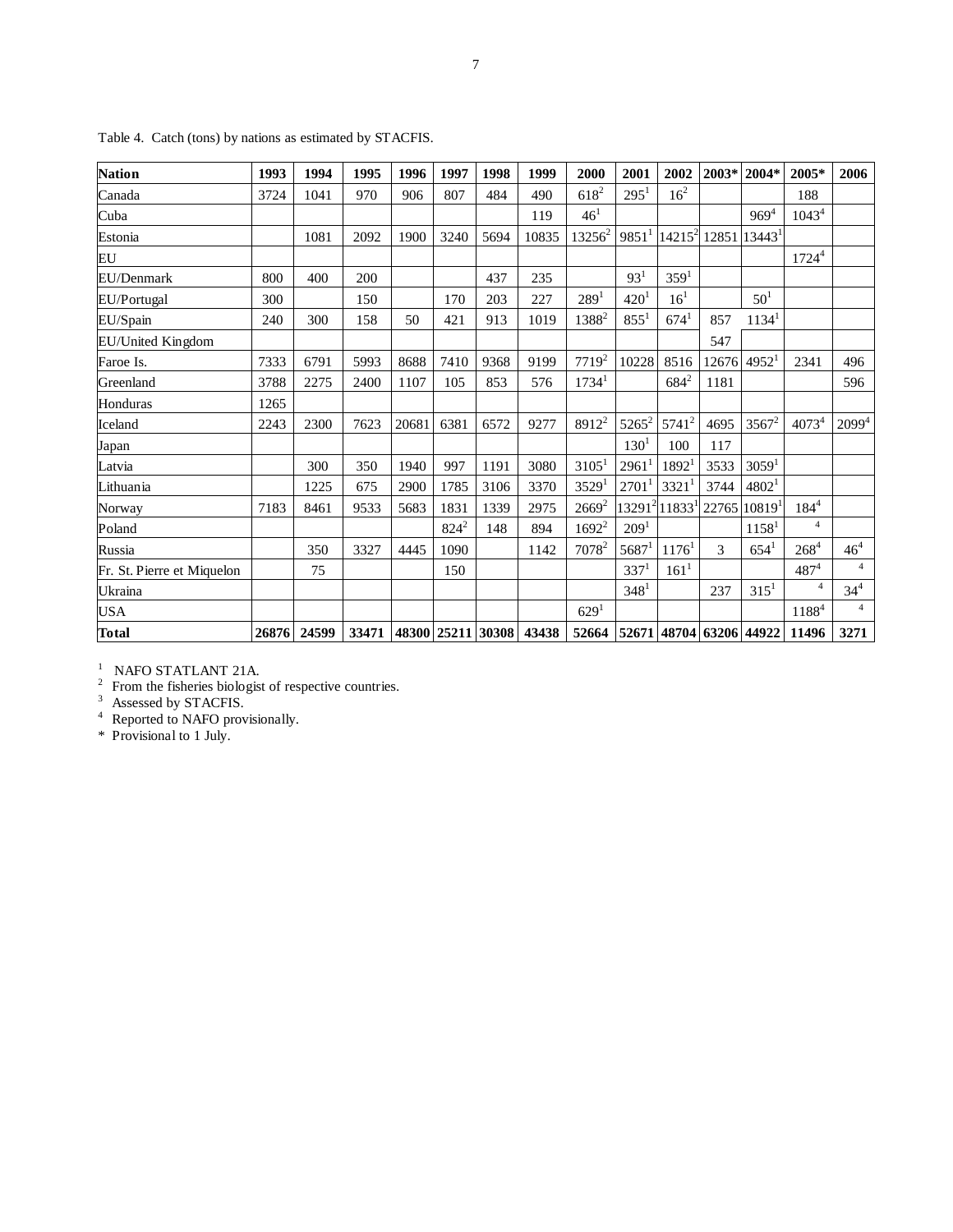Table 5. Nominal catch for the whole year and some averages calculated from the Icelandic logbooks to show trends in CPUEs and size of circumference of trawl. In calculations of CPUE the effort of twin trawls is multiplied by 1.9. The adjusted CPUE of January-July to that of 3000 meshes trawl is highlighted.

| Year         | Nominal | Twin trawls | Mean trawl size | Unstandardized | <b>CPUE</b> at size |               | Mean trawl size Unstandardized CPUE at size |            |
|--------------|---------|-------------|-----------------|----------------|---------------------|---------------|---------------------------------------------|------------|
|              | Catch   | $%$ of      | No. of meshes   | <b>CPUE</b>    | 3000 trawl          | No. of meshes | <b>CPUE</b>                                 | 3000 trawl |
|              | Tons    | catch       | Jan.-Jul.       | Jan.-Jul.      | Jan.-Jul.           | Jan.-Sep.     | Jan.-Sep.                                   | Jan.-Sep.  |
| 1993         | 2 2 4 3 | 43.4        | 3063            | 373            | 363                 | 3102          | 356                                         | 344        |
| 1994         | 2 3 0 0 | 54.4        | 2994            | 238            | 240                 | 2951          | 216                                         | 219        |
| 1995         | 7623    | 38.2        | 2779            | 254            | 283                 | 2733          | 228                                         | 251        |
| 1996         | 20681   | 42.9        | 2803            | 206            | 218                 | 2813          | 198                                         | 211        |
| 1997         | 6483    | 53.4        | 2780            | 188            | 192                 | 2921          | 198                                         | 203        |
| 1998         | 6572    | 74.8        | 3016            | 288            | 294                 | 2974          | 264                                         | 266        |
| 1999         | 9217    | 70.6        | 3441            | 280            | 252                 | 3402          | 276                                         | 243        |
| 2000         | 8978    | 81.4        | 3528            | 287            | 245                 | 3528          | 282                                         | 240        |
| 2001         | 5301    | 63.0        | 3571            | 328            | 290                 | 3518          | 325                                         | 289        |
| 2002         | 5741    | 73.6        | 3713            | 370            | 305                 | 3713          | 363                                         | 294        |
| 2003         | 4695    | 92.6        | 3949            | 367            | 302                 | 4004          | 358                                         | 291        |
| 2004         | 3567    | 98.9        | 4460            | 320            | 227                 | 4460          | 332                                         | 250        |
| 2005         | 3567    | 99.0        | 4463            | 386            | 260                 | 4460          | 394                                         | 265        |
| 2006         | 2541    | 98.0        | 4463            | 575            | 387                 |               |                                             |            |
| Mean 93-2006 | 7081    | 70          | 3502            | 319            | 276                 | 3429          | 292                                         | 259        |

Table 6. Shrimp in Div. 3M. Indices of female biomass in the EU survey, Faroese survey and the commercial fishery standardized CPUE. The indices in the EU survey were converted for the years 1988-2002 to that of the new vessel R/V *Vizconde de Eza*, the same as measured in 2003-2005 (personal communication from Casas, 2005).

| Year | EU survey | Faroese   | Standardized |
|------|-----------|-----------|--------------|
|      | female    | Survey    | CPUE         |
|      | biomass   | biomass   | Kg/hour      |
| 1988 | 4.525     |           |              |
| 1989 | 1.359     |           |              |
| 1990 | 1.363     |           |              |
| 1991 | 6.365     |           |              |
| 1992 | 15.472    |           |              |
| 1993 | 6.923     |           | 275.9        |
| 1994 | 2.923     |           | 134.0        |
| 1995 | 4.857     |           | 150.6        |
| 1996 | 5.132     |           | 127.4        |
| 1997 | 4.885     | 6.731     | 126.4        |
| 1998 | 11.444    | 12.559    | 172.4        |
| 1999 | 13.669    | 8.863     | 212.5        |
| 2000 | 10.172    | 10.154    | 223.2        |
| 2001 | 13.336    | 9.374     | 190.0        |
| 2002 | 17.091    | 11.761    | 214.3        |
| 2003 | 11.589    | 12.402    | 251.6        |
| 2004 | 12.081    |           | 233.7        |
| 2005 | 14.253    |           | 331.7        |
| 2006 | 11.642    |           |              |
| Mean | 10.000    | $10^{-1}$ | 203.4        |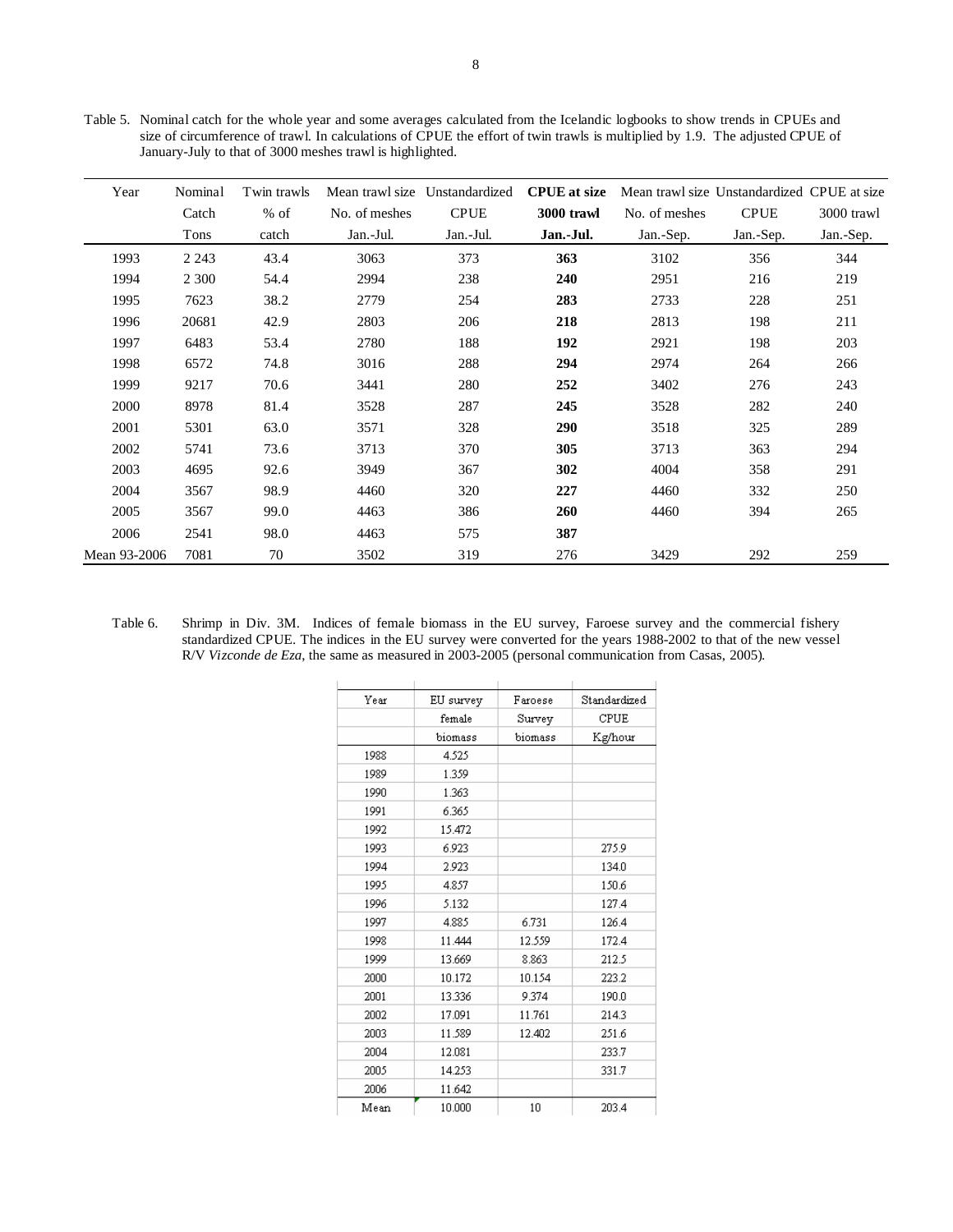

Fig. 1. Shrimp in Div. 3M: catches. The catch may have been twice as much as reported in 2005.



Fig. 2.. Shrimp in Div. 3M: CPUE from the Icelandic fleet for the months January-July 1993-2006. CPUE is standardized to the trawl of 3000 meshes circumference. The effort for double trawl is multiplied by 1.9 when comparing CPUE for single and double trawls.

# **CPUE at 3M Icelandic fleet**